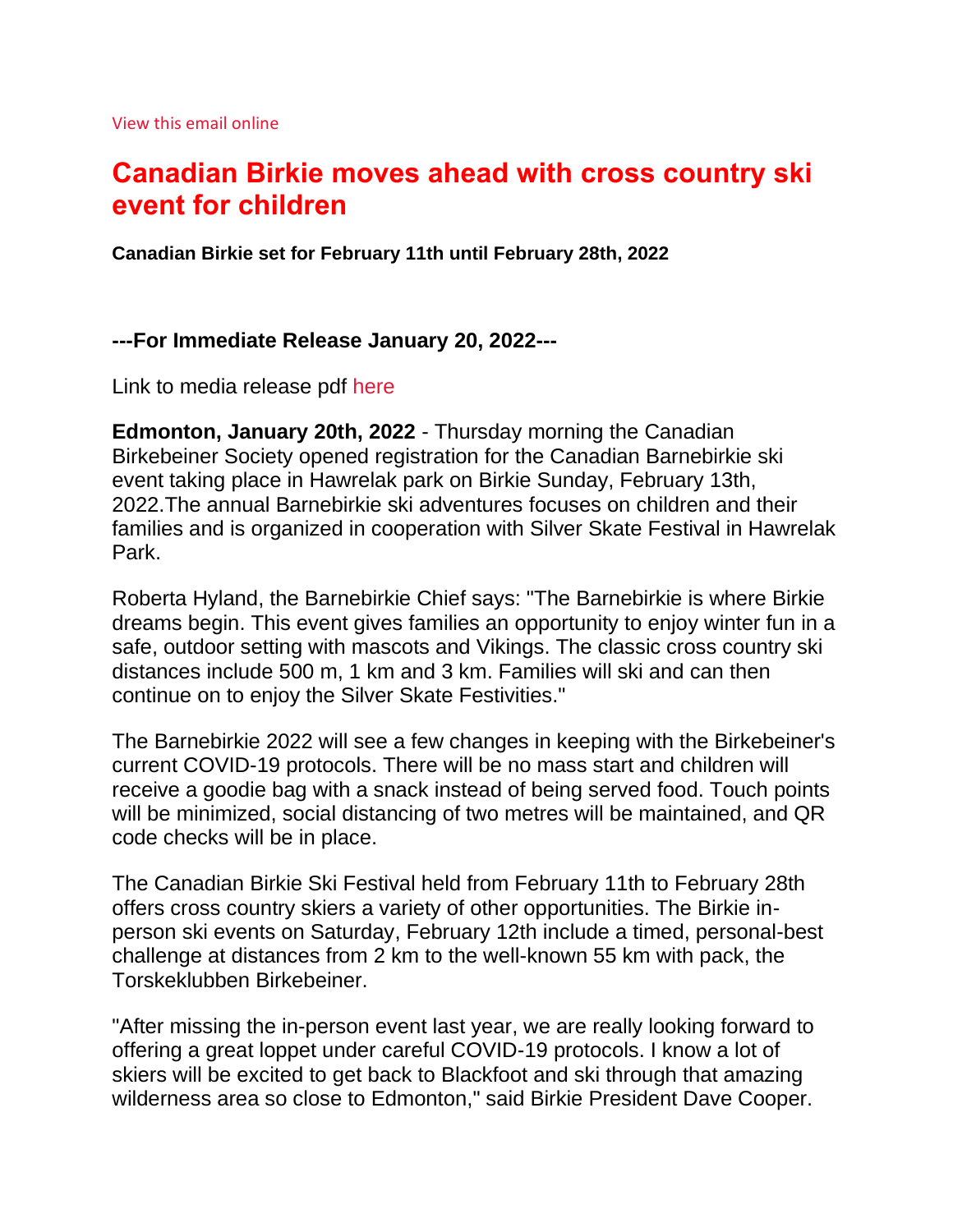The Canadian Birkebeiner Society COVID-19 protocols offer volunteers and participants a chance to participate in a safe Birkie. Under the current situation, participants can only ski after they show proof they are fully vaccinated. If the COVID-19 situation changes before February, the society will inform registrants. In case the festival is cancelled due to new developments in the pandemic, all registrants will receive a spot in the 2023 Canadian Birkie.

After last year's inaugural success, the Virtual Canadian Birkie will run from February 14th to February 28th, 2022. The two-week Virtual Canadian Birkie gives Cross-country skiers and sport enthusiasts the opportunity to participate at their own pace, at their own place. Virtual Birkie participants will be encouraged to share their experiences through social media for a chance at sponsor prize draws.

For more details, please visit [https://canadianbirkie.com](https://canadianbirkie.com/?nltr=MTk5OzkzNjE7aHR0cHM6Ly9jYW5hZGlhbmJpcmtpZS5jb207OzhiMjI4Yzc3ZWU4NTFkMjQ2MTM5MjllNmU0NzA4NTM0) and follow us on social media [\(Twitter,](https://canadianbirkie.com/?nltr=MTk5OzkzNjE7aHR0cHM6Ly90d2l0dGVyLmNvbS9jYW5hZGlhbmJpcmtpZTs7YmZlNWU0MjY2OTczMWVmNDEwZjVlZDE3OTlhOTZhZDA%3D) [Instagram,](https://canadianbirkie.com/?nltr=MTk5OzkzNjE7aHR0cHM6Ly93d3cuaW5zdGFncmFtLmNvbS9jYW5hZGlhbmJpcmtpZS87OzU0YTVkMjA3MTllMzNiYTgyMzQwMmVkZGI4ZjZiYmY4) and [Facebook\)](https://canadianbirkie.com/?nltr=MTk5OzkzNjE7aHR0cHM6Ly93d3cuZmFjZWJvb2suY29tL2NkbmJpcmtpZS87OzRhMjc5ODllZDJjZThiYTIxYTY0NjhkNzIxMTM2NmVl).

# **Media Contacts, Canadian Birkebeiner Society:**

Dave Cooper, President: 780-298-2856 c | [davecooper555@gmail.com](mailto:davecooper555@gmail.com) Delianne Meenhorst, Marketing: 587-986-7832 c | [dmeenhorst@yahoo.com](mailto:dmeenhorst@yahoo.com) Marion Hinteregger, Birkie Coordinator: 780-686-0506 c | [coordinator@canadianbirkie.com](mailto:coordinator@canadianbirkie.com)

Pictures are available on request via: [coordinator@canadianbirkie.com.](mailto:coordinator@canadianbirkie.com)

## **About the Canadian Birkebeiner Society:**

Since 1985, the Canadian Birkebeiner Society has organized Canada's largest classic, cross-country ski festival held on the second weekend of February. As well, the non-profit society aims to involve participants of all ages in cross-country skiing, promoting an active and healthy winter lifestyle.

In addition to the Canadian Birkie Ski Festival, the Canadian Birkebeiner Society organizes the Virtual Canadian Birkie, ski training and other ski events to allow people to enjoy cross-country skiing in a friendly and fun atmosphere.

The Canadian Birkie Ski Festival allows participants to relive the Birkebeiner legend of how two Birkebeiner warriors rescued the future Norwegian Crown Prince by skiing him to safety in the middle of winter. In the longest race of the Canadian Birkie, skiers still carry a 5.5-kilogram weight that symbolizes the Crown Prince Haakon Haakonsson.